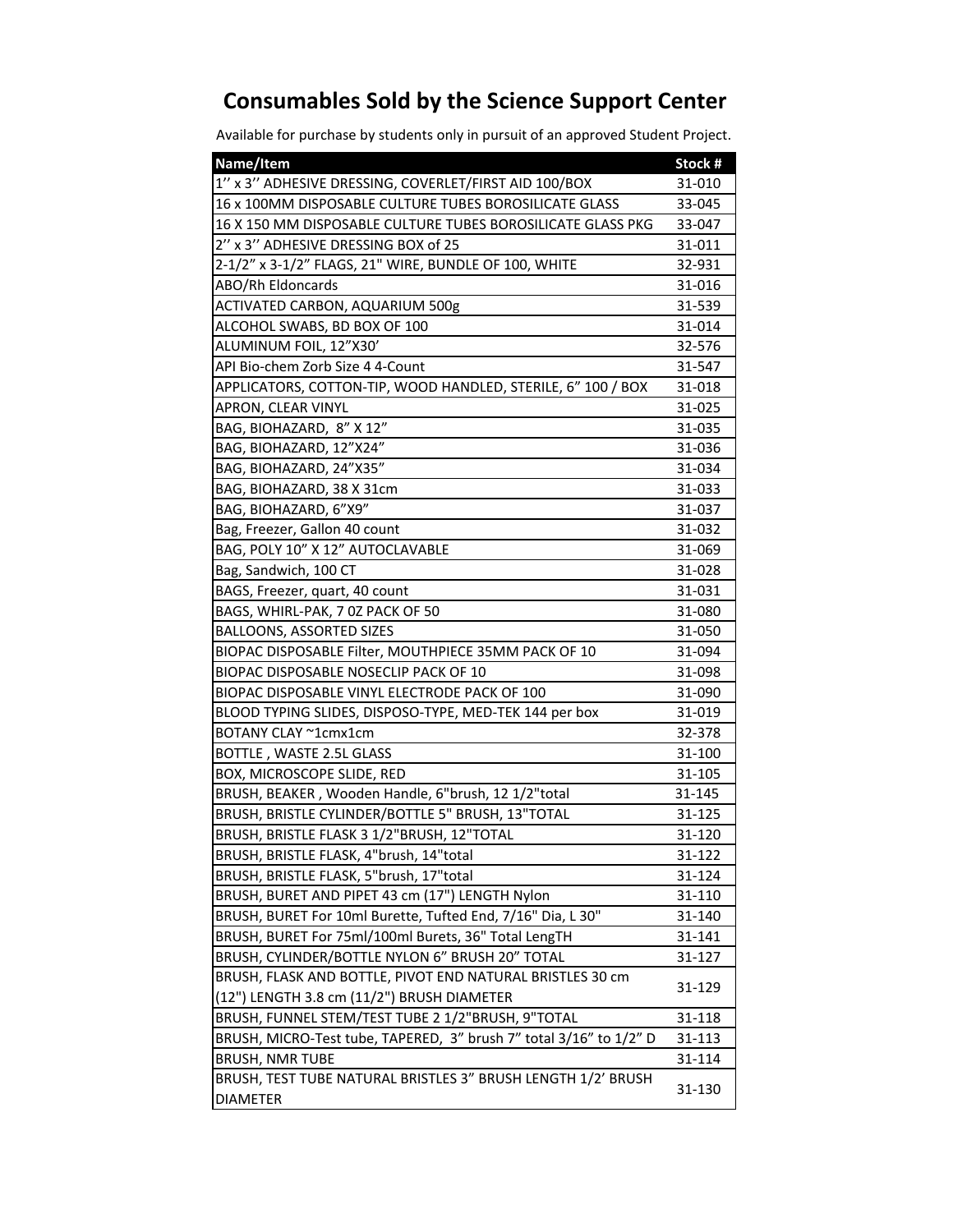| BRUSH, TEST TUBE NATURAL BRISTLES 3" BRUSH LENGTH 1" BRUSH    | 31-134 |
|---------------------------------------------------------------|--------|
| <b>DIAMETER</b>                                               |        |
| BRUSH, TEST TUBE NATURAL BRISTLES 3" BRUSH LENGTH 3/4" BRUSH  |        |
| <b>DIAMETER</b>                                               | 31-132 |
| BRUSH, TEST TUBE NATURAL BRISTLES 4' BRUSH LENGTH 1 1/2"      |        |
| <b>BRUSH DIAMETER</b>                                         | 31-136 |
| CHEESECLOTH WIPES 9X9 (UNFOLD TO 18 X 36)                     | 31-178 |
| Chlorox concentrated bleach 30 oz                             | 12-001 |
| <b>CRUCIBLES, GRAPHITE</b>                                    | 31-365 |
| CRYO BOX 49 PLACE 8ML                                         | 31-198 |
| CULTURE TUBE, 13X100MM, GLASS, BOX OF 250                     | 33-042 |
| CULTURE TUBES 15 X 85 mm BOX OF 250                           | 33-041 |
| <b>CURVED STEEL PROBE</b>                                     | 32-351 |
| CUVETTE POLYSTYRENE SPECTROPHOTOMETER 1.5ML TRAY OF 100       | 31-200 |
| DISH, PETRI, 100 X 15 mm, POLYSTYRENE, STERILE, 20 per sleeve | 31-378 |
| EAR PLUGS, FOAM                                               | 31-400 |
| Filter, glass microfiber, Whatman GF/B 47MM BOX OF 100        | 31-506 |
| Filter, glass microfiber, Whatman GF/C (696) 2.4cm BOX OF 100 | 31-532 |
| Filter, glass microfiber, Whatman GF/C (696) 9.0cm BOX OF 100 | 31-533 |
| Filter, glass microfiber, Whatman GF/F 47MM BOX OF 100        | 31-470 |
| Filter, glass microfiber, Whatman GF/F 90 mm BOX OF 25        | 31-531 |
| Filter, MEMBRANE Cellulose acetate STERILE, 0.45um, 47mm      | 31-536 |
| Filter, MEMBRANE NITROCELLULOSE STERILE 0.45UM 47mm           | 31-517 |
| Filter, membrane supor-200 0.2um 13mm 100/pk                  | 31-469 |
| Filter, membrane supor-450 0.45um 13mm 100/pk                 | 31-467 |
| Filter, MEMBRANE, 0.45UM NITROCELLULOSE Pk of 10 47mm         | 31-515 |
| Filter, MEMBRANE, NITROCELLULOSE STERILE 0.22UM 47MM          | 31-516 |
| Filter, paper, Whatman #1 150MM Filter, paper pk of 100       | 31-485 |
| Filter, paper, Whatman #1, 10mm                               | 31-423 |
| Filter, paper, Whatman #1, 11 cm box of 100                   | 31-417 |
| Filter, paper, Whatman #1, 30 mm                              | 31-426 |
| Filter, paper, Whatman #1, 90 mm                              | 31-419 |
| Filter, paper, Whatman #2, 70mm                               | 31-422 |
| Filter, paper, Whatman #4 150MM Filter, paper pk of 100       | 31-486 |
| Filter, paper, Whatman #41, 110mm                             | 31-430 |
| Filter, paper, Whatman #41, 5.5 CM                            | 31-431 |
| Filter, paper, Whatman #41, 9 CM                              | 31-427 |
| Filter, paper, Whatman #44, 11 cm, 100 per box                | 31-424 |
| Filter, paper, Whatman #5, 110 mm BOX OF 100                  | 31-425 |
| Filter, paper, Whatman Filter, paper #1 24CM BOX OF 100       | 31-411 |
| Filter, paper, Whatman Filter, paper #1 4.25 cm box of 100    | 31-407 |
| Filter, paper, Whatman Filter, paper #1 55MM                  | 31-487 |
| Filter, paper, Whatman Filter, paper #41, 7.0CM Pack of 100   | 31-434 |
| Filter, paper, Whatman Filter, paper #5 90mm Pack of 100      | 31-435 |
| Filter, Saver Bag (Lees) 4" X 8"                              | 31-546 |
| <b>FLAGGING TAPE</b>                                          | 32-930 |
| FOLDING PLASTIC LOUPE 10X (TWO 5X LENSES)                     | 32-929 |
| FORCEPS FINE TIP SERRATED                                     | 31-559 |
| <b>FORCEPS MICROFINE CURVED</b>                               | 31-573 |
| FORCEPS, BENT, SERRATED [4 1/2 INCH]                          | 31-558 |
| FORCEPS, BLUNT, STRAIGHT, SERRATED[ 5.5"]                     | 31-562 |
| FORCEPS, FEATHERWEIGHT, NARROW TIP                            | 31-568 |
|                                                               |        |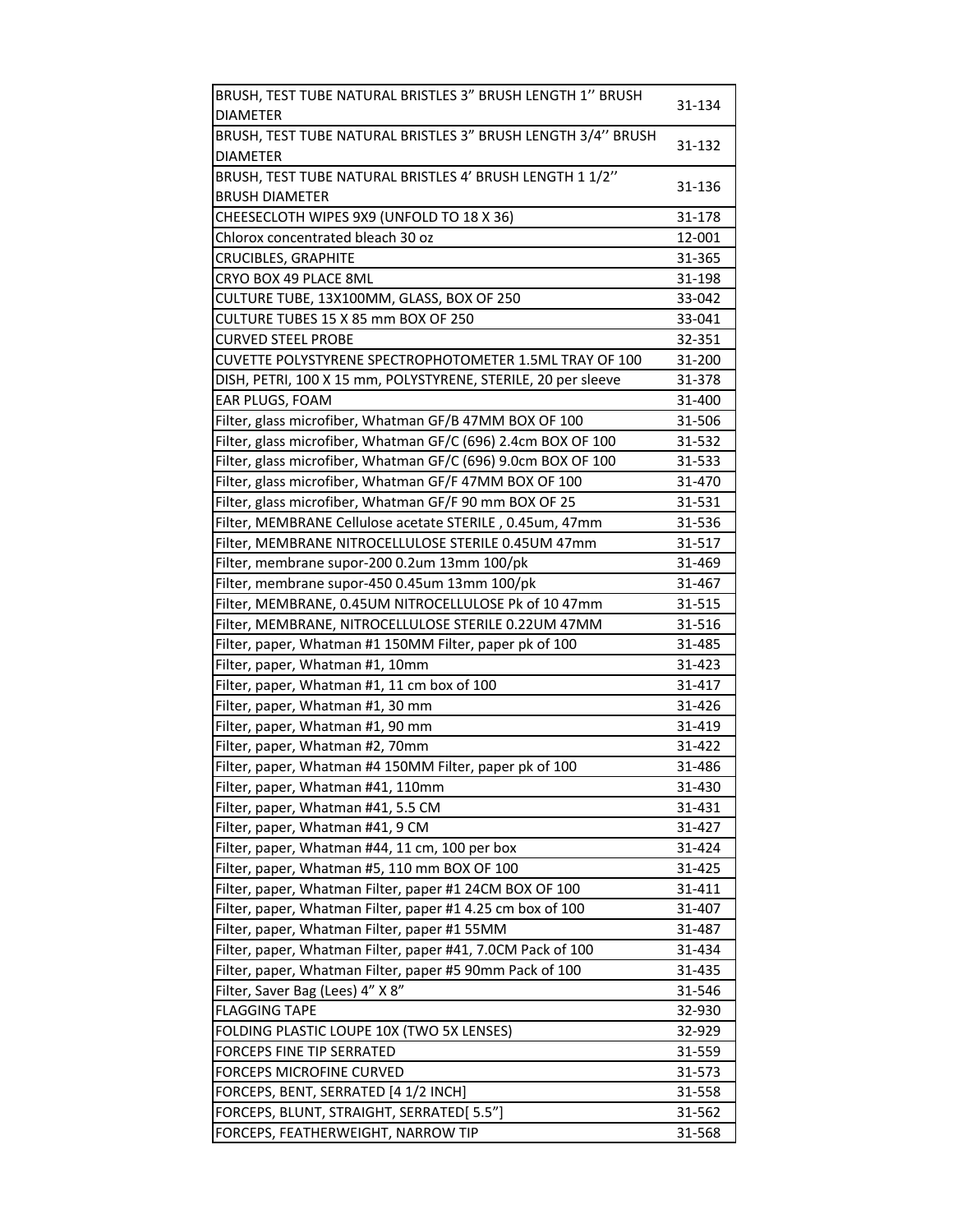| FORCEPS, FEATHERWEIGHT, WIDE TIP                         | 31-567 |
|----------------------------------------------------------|--------|
| FORCEPS, FINE, CURVED, SERRATED                          | 31-557 |
| FORCEPS, HEMOSTAT                                        | 31-570 |
| Forceps, Superfine tip, Swiss Style #5, Stainless        | 31-561 |
| FREEZER VIAL INSERT                                      | 31-195 |
| GENERAL DISSECTING KIT, HARD CASE                        | 31-380 |
| GLASS DROPPER WITH BLACK RUBBER BULB, 3"                 | 32-456 |
| <b>GLASSINE ENVELOPES</b>                                | 32-412 |
| GLOVES, NEOPRENE LATEX DOUBLE DIPPED, LARGE (9-9.5)      | 31-619 |
| GLOVES, NEOPRENE LATEX DOUBLE DIPPED, SMALL (7-7.5)      | 31-618 |
| GLOVES, NEOPRENE LATEX DOUBLE DIPPED, XLARGE (10)        | 31-622 |
| GLOVES, NEOPRENE LATEX DOUBLE DIPPED, MEDIUM, (8-8.5)    | 31-627 |
| GLOVES, NITRILE, 5mil, LARGE                             | 31-593 |
| GLOVES, NITRILE, 5mil, MEDIUM                            | 31-592 |
| GLOVES, NITRILE, 5mil, SMALL                             | 31-591 |
| GLOVES, NITRILE, 5mil, XS                                | 31-590 |
| GLOVES, NITRILE, 5mil, XL                                | 31-595 |
| GLOVES, NITRILE, XL, BULK                                | 31-596 |
| GREASE, STOPCOCK, HIGH VACUUM, SILICONE, CORNING         | 31-670 |
| HYPODERMIC NEEDLE 16 GAUGE, 3/4", ALUMINUM HUB           | 31-870 |
| INSECT BOX, WHITE FOLDING                                | 32-410 |
| KIMWIPES, 4.5"X8.5" SMALL                                | 31-730 |
| LAB COAT, 2X LARGE COTTON                                | 31-608 |
| LAB COAT, 3X LARGE COTTON                                | 31-610 |
| LAB COAT, LARGE COTTON                                   | 31-604 |
| LAB COAT, MEDIUM COTTON                                  | 31-602 |
| LAB COAT, SMALL COTTON                                   | 31-600 |
| LAB COAT, X LARGE COTTON                                 | 31-606 |
| LAB COAT, XS COTTON                                      | 31-599 |
| Labelmaker tape 1/2" 12mm X 8m                           | 33-017 |
| Labelmaker tape 1/4 (0.23)" 6mm X 8m                     | 33-015 |
| Labelmaker tape 3/4" 18mm X 8m                           | 33-018 |
| Labelmaker tape 3/8 (0.35)" 9mm X 8m                     | 33-016 |
| LANCET, box of 100                                       | 31-015 |
| LARGE LABNET GEL TRAY (12.5 X 12 CM)                     | 34-100 |
| MAGNIFIER LOUPE LENS 10X, METAL, 12mm with vinyl case    | 32-927 |
| MAGNI-PAK, HAND LENS, MAGNIFIER LOUPE 4X 5X / 9X PLASTIC | 32-923 |
| MARKER, SHARPIE FINE                                     | 33-014 |
| MARKER, SHARPIE ULTRA FINE                               | 33-010 |
| MARKERS, EXPO ASSORTED                                   | 33-013 |
| <b>MATCHES</b>                                           | 33-023 |
| MICRO TUBES FOR PCR 0.2ML, 1000 per bag, dome caps       | 31-188 |
| MICROBIOLOGY KIT                                         | 31-107 |
| MICROCENTRIFUGE TUBES, 0.65 mL box of 1000               | 31-186 |
| MICROCENTRIFUGE TUBES, 1.7 ML (ALL COLORS) box of 500    | 31-182 |
| MICROCENTRIFUGE TUBES, 2.0 mL BAG OF 500                 | 31-187 |
| <b>MICROFINE FORCEPS stainless steel</b>                 | 31-556 |
| MICROSCOPE COVER GLASS #1.5 22mm SQUARE                  | 31-825 |
| MICROSCOPE COVER GLASS CIRCULAR, #1, 18 MM.              | 31-801 |
| MICROSCOPE SLIDES, FROSTED 72 per box                    | 31-770 |
| MICROSCOPE SLIDES, PLAIN 72 per box                      | 31-760 |
| MICROTUBE AND PESTLE                                     | 31-183 |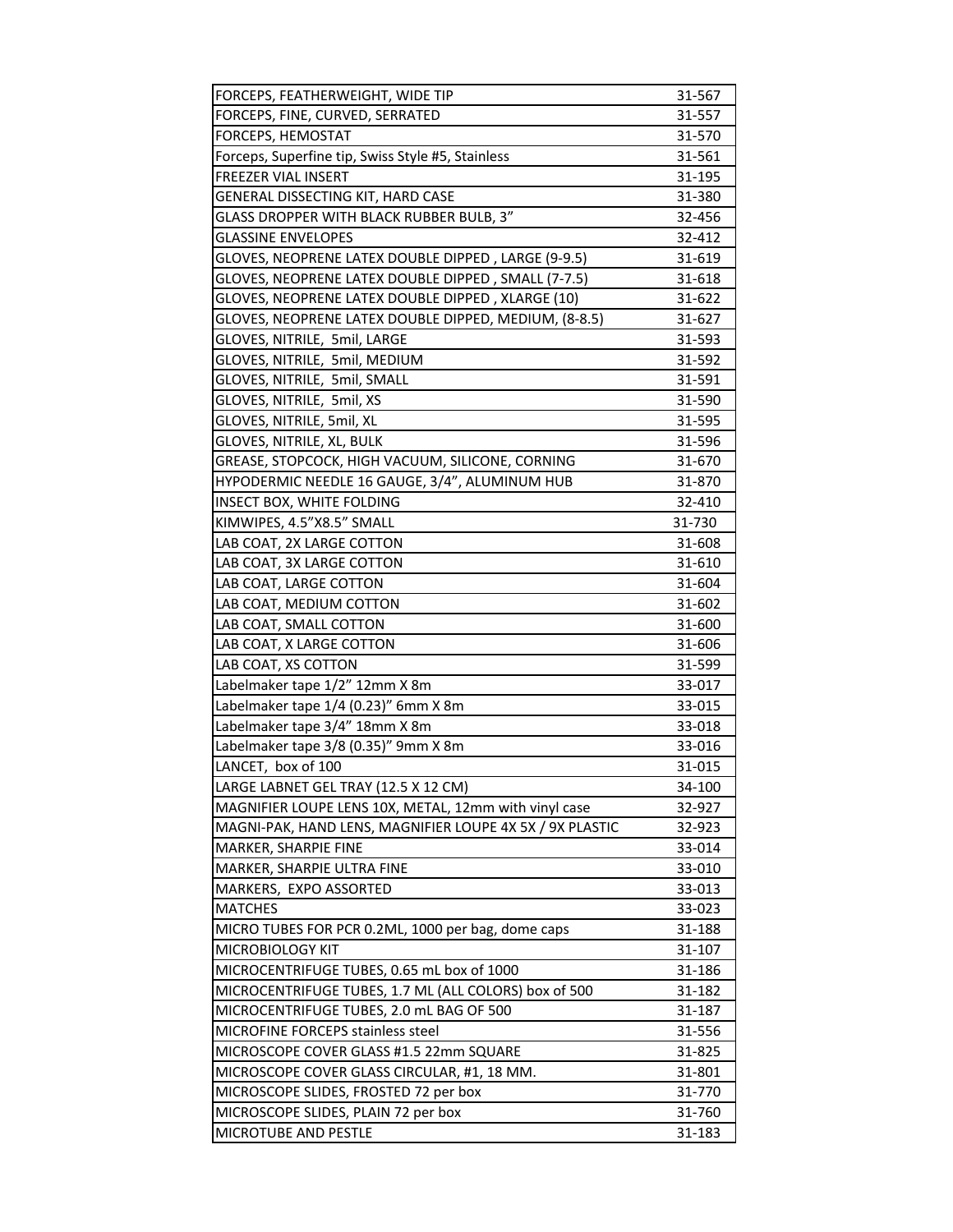| MOLECULAR MODEL KIT, 73-piece kit                         | 31-786           |
|-----------------------------------------------------------|------------------|
| NEEDLES 16 GAUGE, 10"                                     | 31-889           |
| NEEDLES 18 GAUGE, 1.5"                                    | 31-851           |
| NEEDLES 21 GAUGE, 1.5"                                    | 31-855           |
| NEEDLES 25 GAUGE 5/8                                      | 31-852           |
| NEEDLES 30 GAUGE 1/2                                      | 31-866           |
| NEEDLES, DISPOSABLE 25 GAUGE, 1.5"                        | 31-850           |
| NEEDLES, DISPOSABLE, 20 GAUGE, 1.5"                       | 31-875           |
| NEEDLES, SPINAL, 22 G, 3.5"                               | 31-888           |
| NITRILE DOUBLE DIPPED 15MIL GLOVES Large 9 - 9.5          | 31-633           |
| NITRILE DOUBLE DIPPED 15MIL GLOVES MED 8 - 8.5            | 31-636           |
| NITRILE DOUBLE DIPPED 15MIL GLOVES XL 10                  | 31-634           |
| NITRILE DOUBLE DIPPED 15MIL GLOVES, SMALL 7 - 7.5         | 31-628           |
| OCTADECYL (C18) COLUMN SPE (Solid phase extraction)       | 31-180           |
| paper, BIBULOUS 4x6" 50 sheets                            | 31-900           |
| paper, BLOTTER 11.5"x16"                                  | 31-898           |
| paper, CHROMATOGRAPHY, 1 chr, 200mm x 200mm               | 31-910           |
| paper, CHROMATOGRAPHY, 3 CHR 20.3 X25.4 cm                | 31-912           |
| paper, LENS 4.5 X 8" Box of 280 wipes                     | 31-930           |
| paper, LENS 6X8 inches                                    | 31-931           |
| paper, WEIGHING, 4X4 (Low nitrogen), BOX OF 500           | 31-972           |
| PARAFILM, 4" X 125 FT                                     | 32-009           |
| Pasteur pipet rubber bulb                                 | 32-451           |
| PCR TUBE RACK                                             | 31-199           |
| PCR TUBE WITH ATTACHED FLAT CAPS, PACK OF 1000            | 31-185           |
| pH TEST paper pH 0-14 strips FISHERBRAND                  | 32-382           |
| pH TEST paper pH 9.0 TO 14.0 ROLL HYDRION                 | 32-291           |
| PINS, INSECT, #0 PKG OF 100                               | 32-398           |
| PINS, INSECT, #00 PKG OF 100                              | 32-397           |
| PINS, INSECT, #1 PKG OF 100                               | 32-399           |
| PINS, INSECT, #2 PKG OF 100                               | 32-400           |
| PINS, INSECT, #3, package of 100                          | 32-401           |
| PINS, INSECT, #4 PKG OF 100                               | 32-402           |
| PINS, INSECT, #5 PKG OF 100                               | 32-403           |
| PINS, INSECT, MINUTIEN, #20 PKG OF 100                    | 32-395           |
| PINS, INSECT, MINUTIEN, 0.15 PKG OF 100                   | 32-394           |
| PIPET TIPS 1000ul (BAG OF 1000) *FIT OUR BOXES*           | 32-521           |
| PIPET TIPS 1250ul (BAG OF 1000)                           | 32-522           |
| PIPET TIPS, 10 uL bag of 1000 tips                        | 32-513           |
| PIPET TIPS, 200 uL bag of 1000                            | 32-515           |
| PIPET TIPS, 5 - 10ML MACRO PIPETTORS BOX OF 36            | 32-510           |
| PIPETS, DISPOSABLE GRADUATED POLYETHYLENE TRANSFER BOX OF | 32-425           |
| PIPETS, DISPOSABLE SMALL VOLUME TRANSFER                  | 32-420           |
| PIPETS, DISPOSABLE TRANSFER 3ML STERILE                   | 32-415           |
| PIPETS, PASTEUR, BOROSILICATE GLASS, 9" BOX OF 250        |                  |
| PIPETS, PASTEUR, BOROSILICATE GLASS, 5 3/4" box of 200    | 32-450<br>32-430 |
|                                                           |                  |
| PIPETTES, SEROLOGICAL, 10ML STERILE, EACH                 | 32-460           |
| PIPETTES, SEROLOGICAL, 25ML STERILE, EACH                 | 32-470           |
| PLASTIC WRAP 500 SQ FT                                    | 32-720           |
| PRECISION POINT PINS                                      | 32-396           |
| PROBE, NEEDLE CURVED                                      | 32-356           |
| PROBE, NEEDLE STRAIGHT                                    | 32-355           |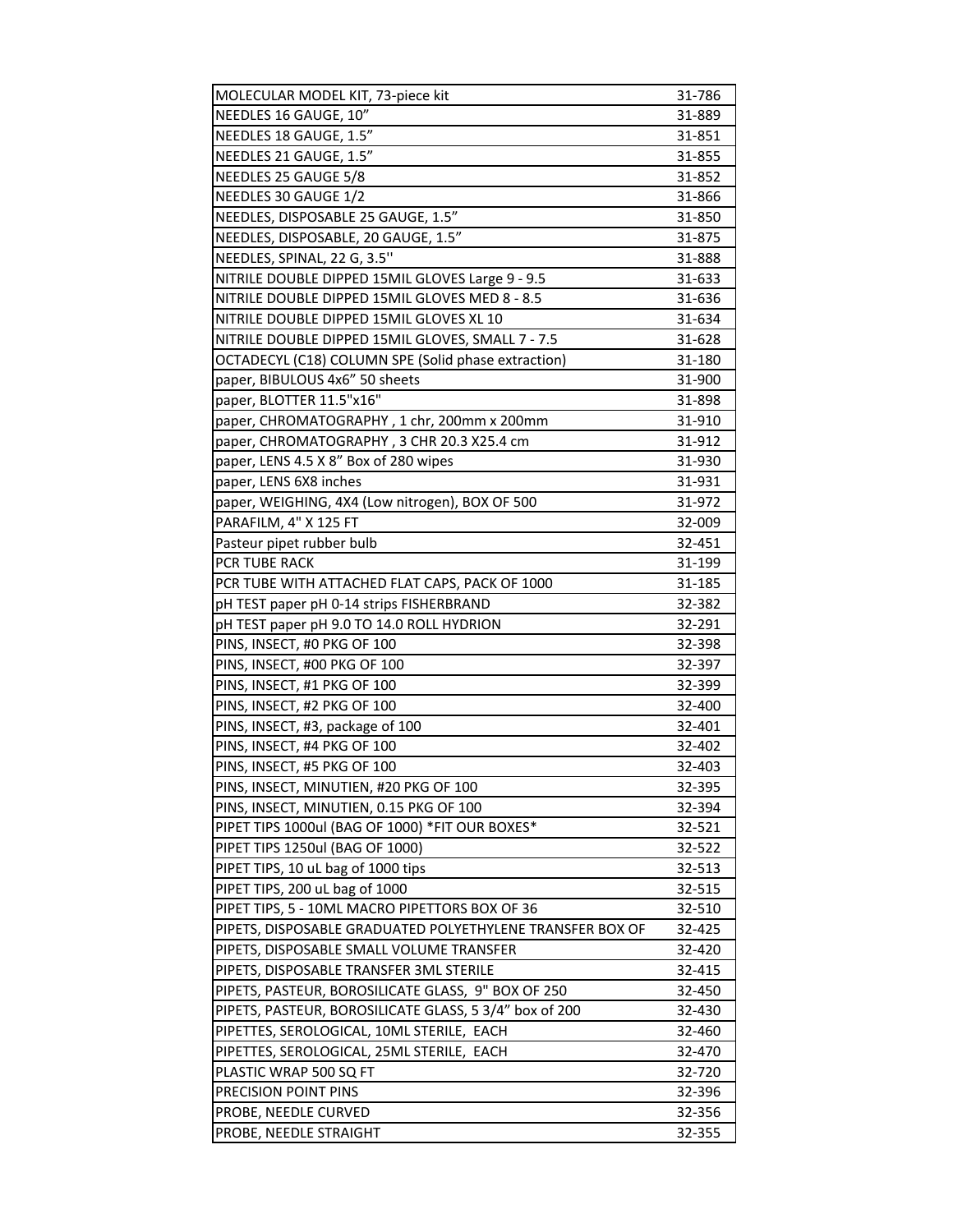| PROPANE, CYLINDER                                                                     | 32-530  |
|---------------------------------------------------------------------------------------|---------|
| RAZOR BLADES, DOUBLE EDGE                                                             | 32-546  |
| RAZOR BLADES, SINGLE EDGE                                                             | 32-545  |
| rena filstar Bio-chem stars                                                           | 31-540b |
| rena filstar ceramic rings                                                            | 31-541  |
| rena filstar foam pad 20ppi 2 pack                                                    | 31-543  |
| Ruler, 12" Clear                                                                      | 31-384  |
| RULER, 6" FLEXIBLE                                                                    | 31-386  |
| SAFETY GLASSES BAG - LARGE                                                            | 31-585  |
| SAFETY GLASSES BAG- SMALL                                                             | 31-584  |
| SCALPEL BLADES #24, NARROW*                                                           | 32-781  |
| SCALPEL BLADES, #12, HOOKED END                                                       | 32-770  |
| SCALPEL BLADES, #20                                                                   | 32-779  |
| SCALPEL BLADES, #21                                                                   | 32-782  |
| SCALPEL BLADES, #22                                                                   | 32-780  |
| SCALPEL BLADES, #23                                                                   | 32-784  |
| SCALPEL BLADES, #25, FOR #4 HANDLE                                                    | 32-783  |
| <b>SCALPEL HANDLE #4</b>                                                              | 32-752  |
| SCINTILLATION VIAL 20ML, GLASS, box of 100                                            | 32-624  |
| SCINTILLATION VIAL 20ML, HDPE BOX OF 25                                               | 32-623  |
| <b>SCISSORS, FINE POINT</b>                                                           | 32-790  |
| SLIDE MAILER, 5                                                                       | 31-106  |
| SMALL LABNET GEL TRAY (12.5 X 6 CM)                                                   | 34-200  |
| SSC MADE DISSECTING KIT w HARD CASE                                                   | 31-385  |
| SYRINGE Filter, .2 um, 25 mm, Polyethersulfone                                        | 31-479  |
| SYRINGE Filter, 0.45um 25mm PES                                                       | 31-482  |
| SYRINGE, 10CC                                                                         | 32-900  |
| SYRINGE, DISPOSABLE 1CC                                                               | 32-880  |
| SYRINGE, DISPOSABLE 3CC                                                               | 32-881  |
| SYRINGE, DISPOSABLE, 30CC                                                             | 32-915  |
| SYRINGE, DISPOSABLE, 20CC                                                             | 32-910  |
| SYRINGE, DISPOSABLE, 5CC                                                              | 32-890  |
| SYRINGE, DISPOSABLE, 60cc                                                             | 32-925  |
| Labelmaker tape 1" 24mm X 8m                                                          | 33-019  |
| TAPE MEASURE , SEWING                                                                 | 31-387  |
| TAPE, AUTOCLAVE (3/4")                                                                | 32-932  |
| TAPE, BIOHAZARD, 1/2" x 500"                                                          | 32-950  |
| TAPE, LABEL, LARGE, VARIOUS COLORS 3/4" on 3" core                                    | 33-011  |
| TAPE, RADIOACTIVE, 1" x 500"                                                          | 32-944  |
| TAPE, RAINBOW, SMALL 3/4" on 1" core                                                  | 33-012  |
| TLC SHEET ALUMINA BACKED SILICA 20 X 20 CM 60A F 254 SOLD PER                         | 32-799  |
| <b>SHEET</b>                                                                          |         |
| <u>TLU SHEET PLASTIU BAUKED SILIUA ZU X ZU UNI 60A F Z54 SULD PER</u><br><u>SHEET</u> | 32-798  |
| <b>TOOTHPICKS</b>                                                                     | 33-022  |
| TUBE, CULTURE, DISP. 12X75 MM BOX OF 250                                              | 33-021  |
| TUBE, CULTURE, DISP., 6X50 MM BOX OF 100                                              | 33-030  |
| TUBES, CONICAL CENTRIFUGE, 50 ML RACK of 25, RCF 17, 000                              | 33-647  |
| TUBES, STERILE CENTRIFUGE 15 ML, PACKAGE OF 50, RCF 12500 g                           | 33-649  |
| PolyProPylene                                                                         |         |
| TUBES, CAPILLARY OPEN 0.8-1.10 X 100MM VIAL OF 100                                    | 33-026  |